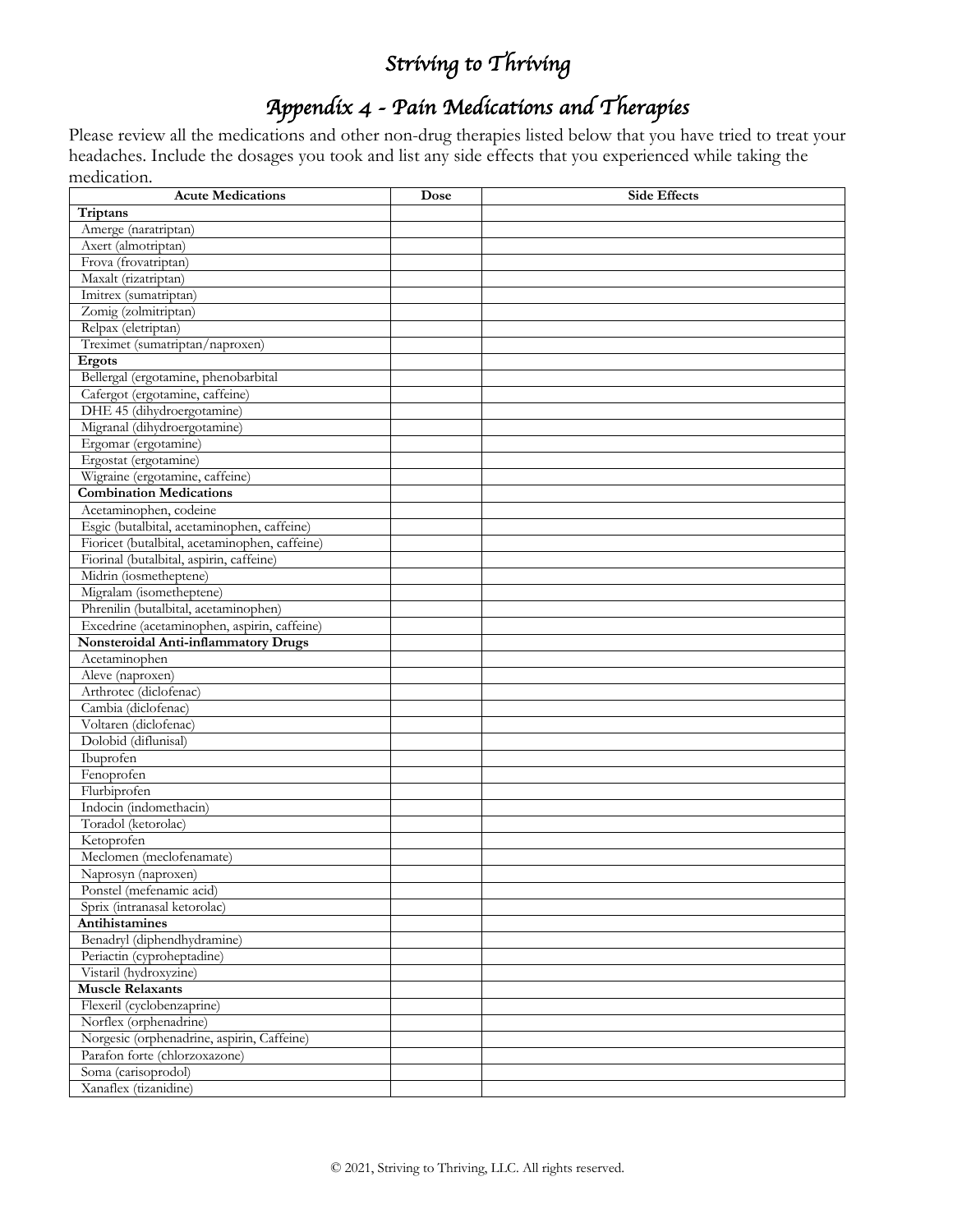| <b>Acute Medications (Continued)</b>   | Dose | <b>Side Effects</b> |
|----------------------------------------|------|---------------------|
| Opioids                                |      |                     |
| Actiq (fentanyl)                       |      |                     |
| Avinza (morphine)                      |      |                     |
| Codeine                                |      |                     |
| Darvocet (propoxyphene, acetaminophen) |      |                     |
| Darvon (propoxyphene)                  |      |                     |
| Demerol (meperidine)                   |      |                     |
| Duragesic (fentanyl)                   |      |                     |
| Hydrocet (hydrocodone, acetaminophen)  |      |                     |
| Kadian (morphine)                      |      |                     |
| Lortab (hydrocodone, acetaminophen)    |      |                     |
| Lorcet (hydrocodone)                   |      |                     |
| Mepergan (pethidine promethazine)      |      |                     |
| MS Contin (morphine)                   |      |                     |
| Nubain (nalbuphine)                    |      |                     |
| Percocet (oxycodone, acetaminophen)    |      |                     |
| Percodan (oxycodone, aspirin)          |      |                     |
| Roxicet (oxycodone, acetaminophen)     |      |                     |
| Stadol (butorphanol)                   |      |                     |
| Tylox (oxycodone, acetaminophen)       |      |                     |
| Vicodin (hydrocodone, acetaminophen)   |      |                     |
| Vicoprofen (hydrocodone, ibuprofen)    |      |                     |
| Neuroleptics                           |      |                     |
| Compazine (prochlorperazine)           |      |                     |
| Inapsine (droperidol)                  |      |                     |
| Haldol (haloperidol)                   |      |                     |
| Reglan (metoclopramide)                |      |                     |
| Thorazine (chlorpromazine)             |      |                     |
| Phenergan (promethazine)               |      |                     |
| Zyprexa (olanzapine)                   |      |                     |
| <b>Steroids</b>                        |      |                     |
| Decadron (dexamethasone)               |      |                     |
| Hydrocortisone                         |      |                     |
| Solu-Medrol (methylprednisolone)       |      |                     |
| Prednisone                             |      |                     |

| Preventive (Prophylactic) Medications |      |                     |  |  |
|---------------------------------------|------|---------------------|--|--|
| Anticonvulsants                       | Dose | <b>Side Effects</b> |  |  |
| Carabatrol (carbamazepine)            |      |                     |  |  |
| Depakote (divalproex)                 |      |                     |  |  |
| Gabitril (tiagabine)                  |      |                     |  |  |
| Keppra (levetiracetam)                |      |                     |  |  |
| Lamictal (lamotrigine)                |      |                     |  |  |
| Lyrica (gabapentin)                   |      |                     |  |  |
| Neurontin (gabapentin)                |      |                     |  |  |
| Tegretol (carbamazepine)              |      |                     |  |  |
| Topmax (topiramate)                   |      |                     |  |  |
| Trileptal (oxcarbazepine)             |      |                     |  |  |
| Zonegran (xonisamide)                 |      |                     |  |  |
| Tricyclic Antidepressants (TCAs)      |      |                     |  |  |
| Adapin (doxepin)                      |      |                     |  |  |
| Aventyl (nortriptyline)               |      |                     |  |  |
| Desyrel (trazodone)                   |      |                     |  |  |
| Elavil (amitriptyline)                |      |                     |  |  |
| Endep (amitriptyline)                 |      |                     |  |  |
| Etrafon (amitriptyline, perphenazine) |      |                     |  |  |
| Norpramin (desipramine)               |      |                     |  |  |
| Pamelor (nortriptyline)               |      |                     |  |  |
| Savella (milnacipran)                 |      |                     |  |  |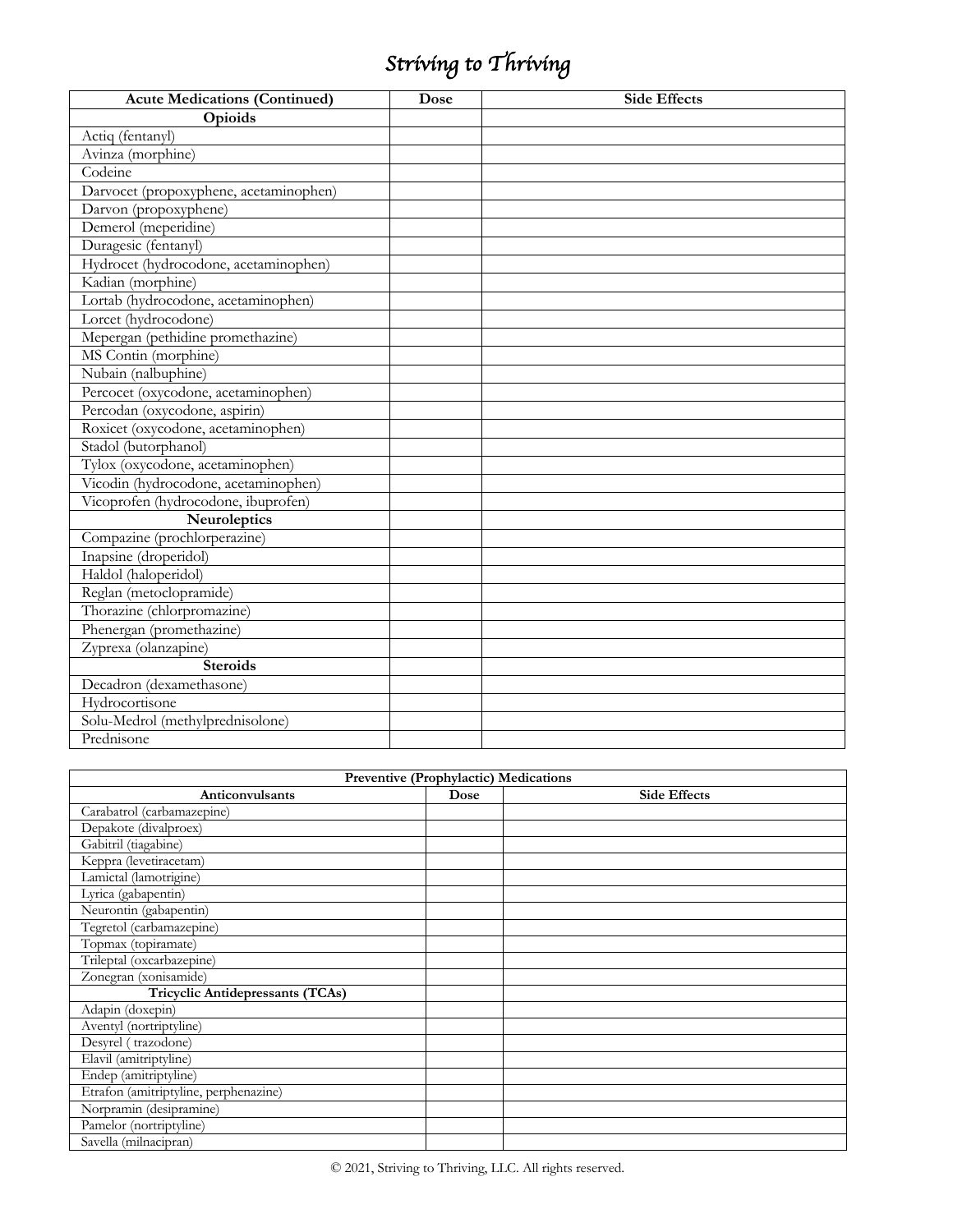| Tricyclic Antidepressants (TCAs) (Continued)                   |  |
|----------------------------------------------------------------|--|
| Sinequan (doxepin)                                             |  |
| Tofranil (imipramine)                                          |  |
| Triavil (amitriptyline, perphenazine)                          |  |
| Vivactil (protriptyline)                                       |  |
| Serotonin Reuptake Inhibitors (SSRIs)                          |  |
| Celexa (citalopram)                                            |  |
| Lexapro (escitalopram)                                         |  |
| Paxil (paroxetine)                                             |  |
| Prozac (fluoxetine)                                            |  |
| Zoloft (sertraline)                                            |  |
| Serotonin/Norepinephrine Reuptake Inhibitors (SNRIs)           |  |
| Effexor (venlafaxine)                                          |  |
| Cymbalta (duloxetine)                                          |  |
| <b>Beta Blockers</b>                                           |  |
| Blocadren (timolol)                                            |  |
| Corgard (nadolol)                                              |  |
| Inderal (propranolol)                                          |  |
| Lopressor (metoprolol)                                         |  |
| Nebivolol                                                      |  |
| Pindolol                                                       |  |
| Tenormin (atenolol)                                            |  |
| <b>Calcium Channel Blockers</b>                                |  |
| Calan (verapamil)                                              |  |
| Cardene (nicardipine)                                          |  |
| Cardizem (diltiazem)                                           |  |
| Nimotop (nimodipine)                                           |  |
| Norvasc (amlodipine)                                           |  |
| <b>ACE Inhibitors or Angiotensin Receptors Blockers (ARBs)</b> |  |
| Lisinopril                                                     |  |
| Capoten (captopril)                                            |  |
| Atacand (candesartan)                                          |  |
|                                                                |  |
| <b>Serotonin Antagonists</b>                                   |  |
| Methergine (methylergonovine)                                  |  |
| Sansert (methysergide)                                         |  |
| Periactin (cyproheptadine)                                     |  |
| Diamox (acetazolamide)                                         |  |
| Catapres (clonidine)                                           |  |
| CoQ10                                                          |  |
| Dimenhydrinate                                                 |  |
| Lioresal (baclofen)                                            |  |
| Lithium                                                        |  |
| Lidocaine (intranasal, topical, patch)                         |  |
| Magnesium                                                      |  |
| Magravent                                                      |  |
| Namenda (mematine)                                             |  |
| Oxygen                                                         |  |
| Petasites (butterbur)                                          |  |
| Riboflavin (vitamin B2)                                        |  |
| Singular (montelukast)                                         |  |
| <b>Non-Drug Therapies</b>                                      |  |
| Acupuncture                                                    |  |
| Acupressure                                                    |  |
| Biofeedback                                                    |  |
| <b>Botox</b>                                                   |  |
| Cefaly                                                         |  |
| Chelation                                                      |  |
| Chiropractic                                                   |  |
| Cognitive Behavioral Therapy                                   |  |
| Homeopathy                                                     |  |
| Hypnosis                                                       |  |
| Meditation                                                     |  |
| Massage<br>Migraine Diet                                       |  |